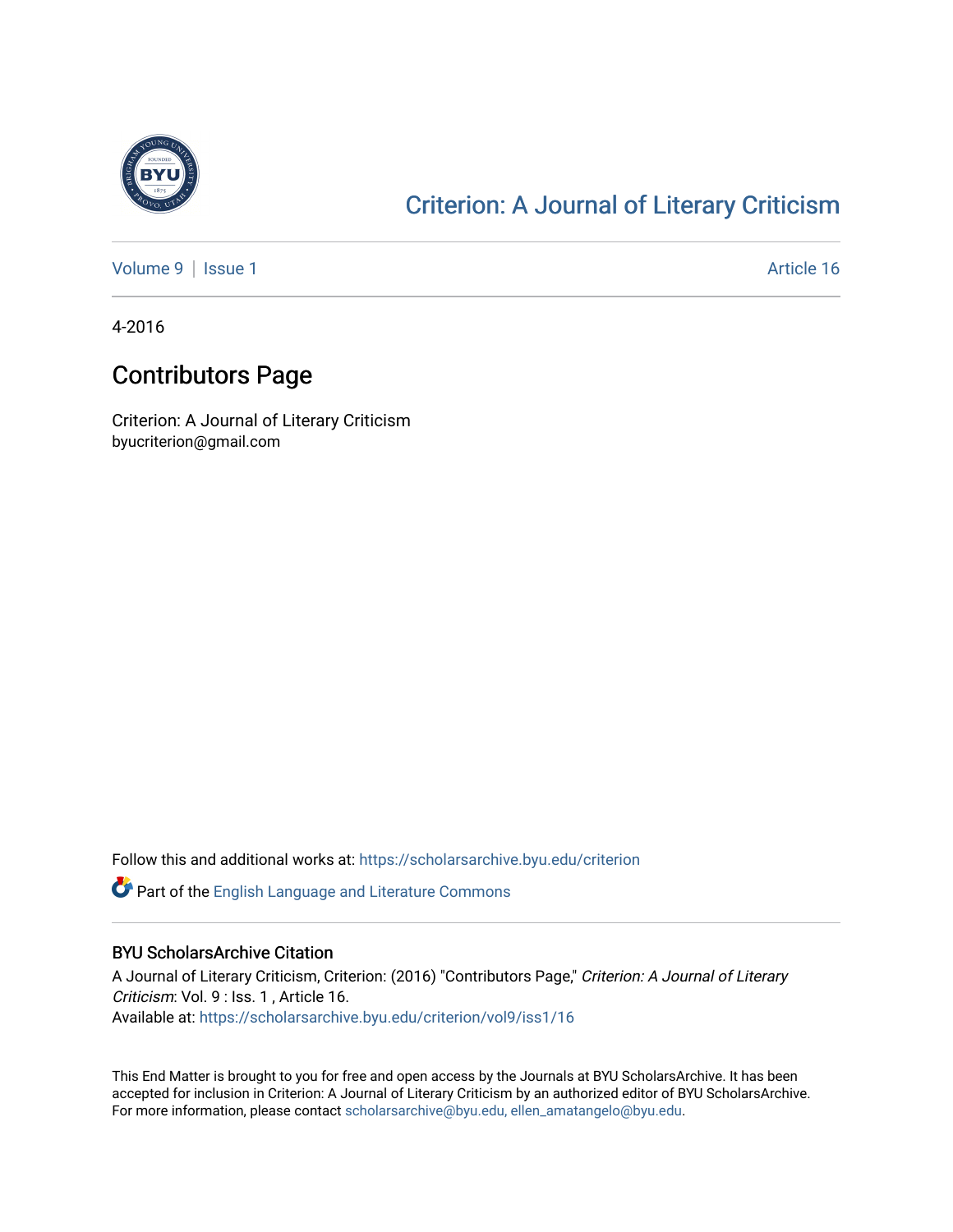## **Contributors**

Megan Armknecht graduated from BYU in April 2015 with a degree in English. She now attends the University of Oxford and is a candidate for a Master of Studies degree in U.S. History, where she focuses on 19th-century women in U.S. foreign relations.

Jeanine Bee graduated from Brigham Young University in 2015 with a degree in English and a minor in Writing and Rhetoric. She currently lives in Cedar Hills with her husband, their two children, and their growing collection of books.

Sarah Bonney is from La Plata, Maryland, and she studies Interdisciplinary Humanities at BYU. After graduating in April 2016, she will enroll in an English MA program at the University of Maryland-College Park. Sarah is also the co-founder and creative director of The Thinking Kid, an online academy for children ages 8-12.

Annette Marie Challis was born and raised in Reno, Nevada as the sixth child of seven. She is an artist and loves sports and reading. She is an undergraduate at BYU studying English. She was married in June of 2014 and will graduate after this spring semester

Davey Cox Likes: thunderstorms and graffiti. Dislikes: automobiles and mustard.

Ben Lehnardt is finishing his BA this summer with majors in Interdisciplinary Humanities and Italian. He's married to the wonderful Anna who bakes cookies and writes novels. After graduation Ben plans to read all the books on his nightstand and then go to law school.